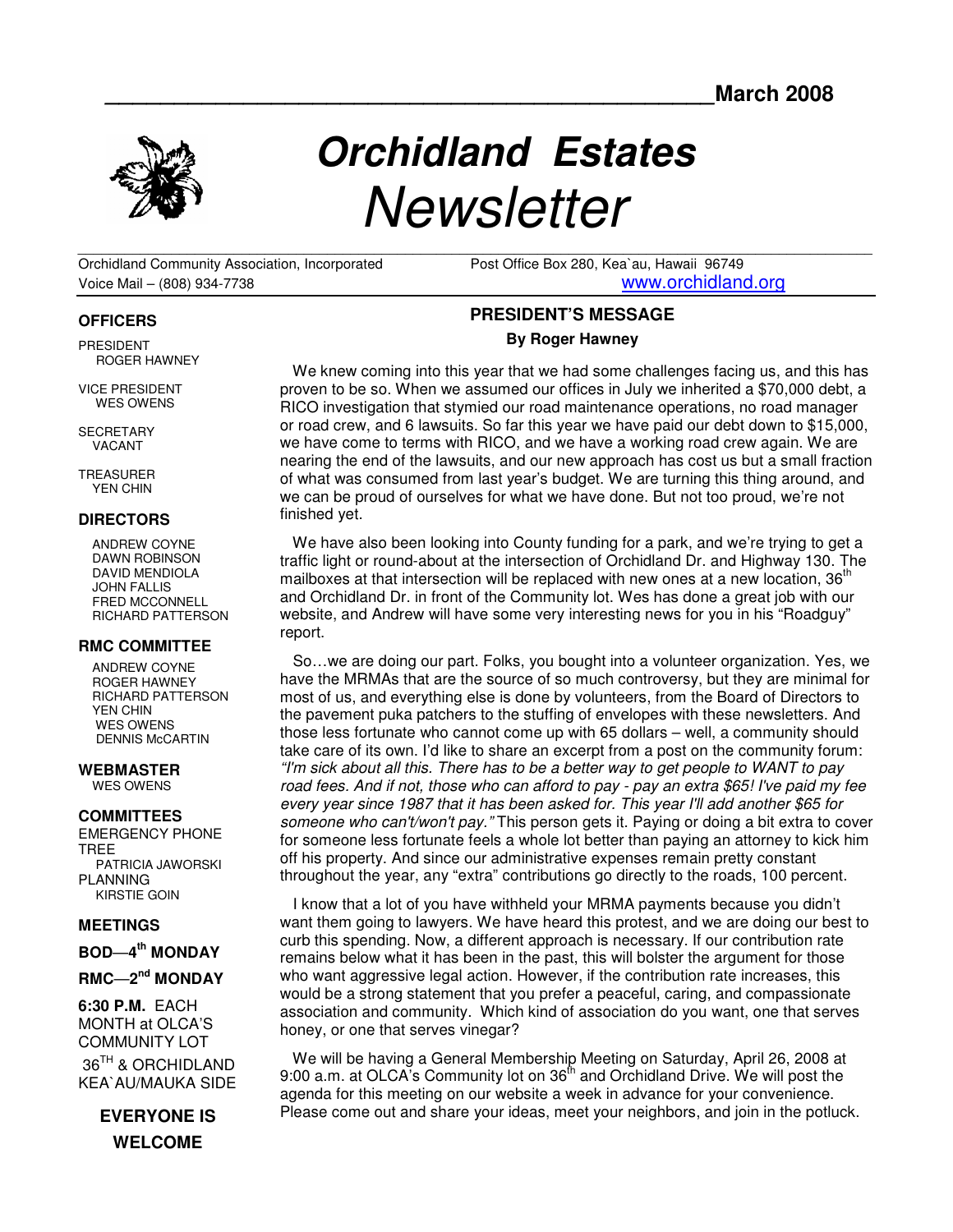might add to the experience. We're all in this together. Aloha.

Bring a chair if you can, and anything else that

| 11 E.W            |  | BUDGEI AUIUALIID                     |
|-------------------|--|--------------------------------------|
| <b>RMC INCOME</b> |  |                                      |
|                   |  | MRMA 07-08 \$125,372.00 \$109,971.70 |
| Other             |  | $$47,500$ $$25,548.72$               |
| TOTAL             |  | \$172,872.00 \$135,520.42            |

**ITEM BUDGET ACTUAL YTD** 

#### **RMC EXPENSES**

| Administrative              | \$45,340.00  |    | \$45,340.00           |
|-----------------------------|--------------|----|-----------------------|
| to Paving Fund              | \$5,530.05   | \$ | 6,714.53              |
| to Capital Fund             | \$3,267.72   | \$ | 3,967.34              |
| Contingency                 | \$10,584.23  | \$ | 648.14                |
| Equip. Maint.               | \$3,600.00   | \$ | 3,436.50              |
| Fuel/Oil                    | \$10,000.00  | \$ | 1,282.39              |
| Liability Insur.            | \$8,000.00   |    | $\frac{1}{2}$<br>0.00 |
| Road Manager                | \$12,000.00  | \$ | 0.00                  |
| <b>MAIN ROADS</b>           |              |    |                       |
| Equip. Rental               | \$750.00     | \$ | 0.00                  |
| Labor                       | \$4,000.00   | \$ | 968.24                |
| Material                    | \$11,500.00  | \$ | 3,922.93              |
| <b>SIDE ROADS</b>           |              |    |                       |
| Equip. Rental               | \$1,000.00   | \$ | 0.00                  |
| Labor                       | \$26,000.00  |    | \$5,516.49            |
| Material                    | \$28,000.00  |    | \$53,430.71           |
| Small Tools                 | \$<br>800.00 | \$ | 0.00                  |
| RMC Phone                   | \$700.00     | \$ | 0.00                  |
| Trash Removal               | \$600.00     | \$ | 307.17                |
| Truck Ins/Regis \$ 1,200.00 |              | \$ | 0.00                  |
| TOTAL                       | \$172,872.00 |    | \$125,534.44          |

#### **ADMINISTRATIVE INCOME**

| <b>TOTAL</b>                 | \$51,340.00 | \$53,718.23          |
|------------------------------|-------------|----------------------|
| Transfer Fee \$ 3,000.00     |             | \$6,900.00           |
| Litigation Reimburs. \$ 0.00 |             | $\$\,$ 0.00          |
| Lien Charge \$ 1,000.00      |             | \$1,373.40           |
| Bounced Check\$              | 0.00        | \$100.00             |
| Bank Int/divid               | \$<br>0.00  | 4.83<br>$\mathbb{S}$ |
| FROM RMC                     | \$45,340.00 | \$45,340.00          |

#### **ADMINISTRATIVE EXPENSES**

| Accts Rec                | \$  | 6,000.00    | \$<br>4,554.30 |
|--------------------------|-----|-------------|----------------|
| Ballot Tab.              | \$  | 300.00      | \$<br>325.00   |
| BOD Insur.               |     | \$3,500.00  | \$<br>3,375.00 |
| Bond Insur.              | \$  | 1,000.00    | \$<br>0.00     |
| C P A                    | \$  | 2,500.00    | \$<br>0.00     |
| <b>Facilities Rental</b> | \$  | 400.00      | \$<br>325.00   |
| Lien Expense             | \$  | 2,000.00    | \$<br>475.00   |
| Minutes Rec.             |     | \$2,500.00  | \$<br>1,829.40 |
| Office Expense           | \$  | 1,000.00    | \$<br>824.73   |
| Postage                  |     | \$3,500.00  | \$<br>1,193.37 |
| Printing                 | \$. | 1,800.00    | \$<br>1,264.25 |
| Legal/Prof Fees          | \$  | 3,000.00    | \$<br>8,948.34 |
| Rec. Keeper              |     | \$15,000.00 | \$11,754.11    |
| <b>Property Tax</b>      | \$  | 400.00      | \$<br>626.25   |
| Website                  |     | \$240.00    | \$<br>0.00     |
| Misc.                    | \$  | 200.00      | \$<br>752.42   |

| Collections | \$2.000.00  | \$8,261.87                |
|-------------|-------------|---------------------------|
| TOTAL       | \$45,340.00 | \$44,509.04               |
|             |             | <b>TREASURER'S REPORT</b> |
|             |             | By Yen Chin               |

 The Orchidland financial boat can have quite a bit of momentum. I write that because sometimes we cannot quickly change the direction in which we travel and the speed at which we travel, which this fiscal year has demonstrated quite clearly. Two massive obligations did much to dictate what we could and could not do: the need to pay back the debt we incurred last February when we put a huge amount of material on the roads, and the ongoing legal expenses associated with foreclosure actions. We had to cut back on spending money on some much-needed projects, like repairing 39th and Pohaku, delay hiring a Road Manager and do less than we would have liked to maintain the roads.

The good news is that these efforts have allowed us to safely steer our financial boat through the rocky shoals and into clearer water. We have paid down our debt to Sanford's for road materials from \$70,000 to \$15,000. We should be able to completely satisfy that obligation by the end of the fiscal year. That means that barring unforeseen financial drains, we can resume normal operations this summer.

 So far this year we've collected just under \$110,000 for the current year's MRMAs—only a 68% participation rate from the community as a whole. We also collected over \$20,000 in MRMAs from past years. This additional amount has helped to keep us afloat, but we really could use payments from those of you who have not yet sent in your checks. Historically, we have enjoyed a 75% or greater participation rate.

 The Road Fund now contains \$35,000, most of which we will need to pay ongoing expenses for the rest of this fiscal year. The Paving Fund contains nearly \$201,000 thanks to \$164,000 in payments (65.6% payment rate) and a carry-over from last year of \$37,000. This is probably enough to pave a mile of Auli'i Drive with asphalt, but I have high hopes for an alternate material that will allow us to pave far more roads for the same price.

The Capital Fund has \$8000, and the Lot Fund has \$3500.

 This year the largest single expenditure has been payments to Sanford's, totaling more than \$55,000. We have spent about \$7,000 directly on the roads, mostly for labor. Legal, not financial, restrictions prevented us from employing labor on the roads for much of this year.

 Ongoing legal expenses have consumed about \$10,000 so far this year. Almost all of this went to work associated with the ongoing Murakami law suit. Unfortunately, the suits involved in that affair have not yet been resolved and we may have significant expenditures in this realm before we're done. These legal expenses mightily burden our administrative budget, which is now completely expended. We will have to dip into the Road Fund to pay for such necessities as wages for our paid contractors, printing and postage, facilities rentals and additional legal fees.

In summary, we will make it through this fiscal year so long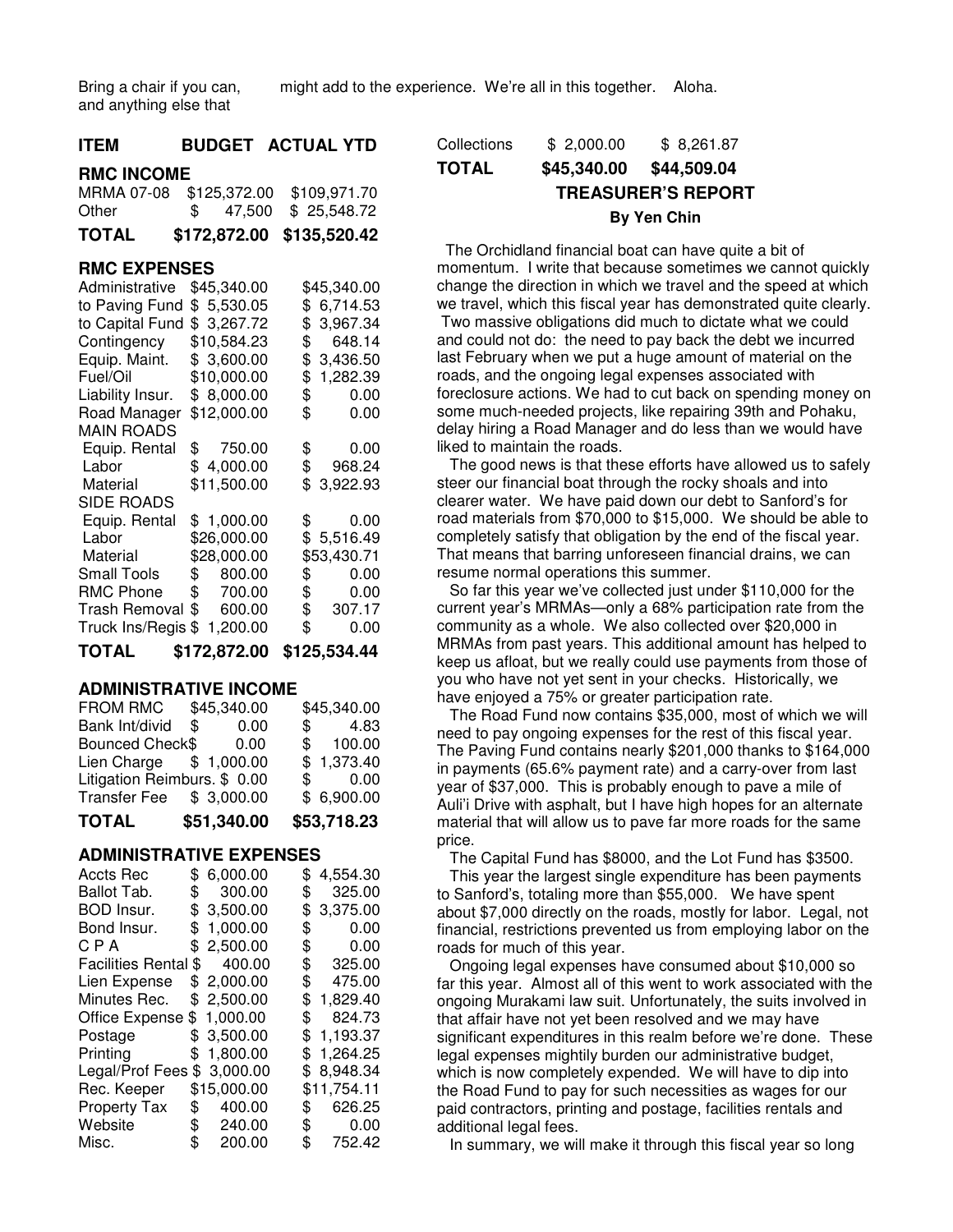as we continue to spend carefully and we have no large, unexpected expenses. Next fiscal year we should be able to finally

resume normal operations, including better road maintenance—and of course a grand European tour for the Treasurer.

## **ROAD REPORT**

Aloha all,

 In the past I have used optimism to hide an unnecessary need to defend myself. Today I don't. The task of improving, let alone maintaining our roads (with or without a debt) is simply Mission Impossible. I have posted a detailed cost analysis on the OLCA website, but the bottom line is that it costs \$9,760 to add materials, grade and roll 1 mile of road. In reality we have \$2,700 per mile to spend—and that does not include signs, mowing, weed whacking, chip-seal pothole filling or abandoned car removal. With this budget we are only able to do a complete sweep every 3 to 4 years.

With that said, it's quite a mixed bag I offer with this Road Report. The glass can be half full or half empty, it's entirely up to you. The following is a brief overview of the past six months or so:

Thanks to you, we were able to dramatically pay down the materials debt and have a working float, but we had no crew.

October 07': We make and approve plans to fix the worst areas with volunteer labor. OLCA is legally challenged again and we pull those funds for legal fees.

January 08'. A road crew finds us, we allocate funds, and two days later begins six weeks of solid, damaging rain.

The good news: Road repairs are underway again as little by little we struggle to catch up. Also, we will be paving Auli'i from  $38<sup>th</sup>$  to  $40<sup>th</sup>$  shortly.

 The bad news: Materials and fuel costs have more than doubled in less than three years. That means today we can only do half as much work as we did three years ago—this includes paving.

It is not my place to ask for a fee increase so I won't, that is your responsibility. It is my place to inform you with the facts and do as the majority asks. If you are happier paying \$65.00 a year and pointing fingers rather than having better roads, that is your choice. If not, now is the time to be proactive. Come to a road meeting, bring ideas and suggestions that help, not complaints, and volunteer a helping hand or voice, not just a pointing finger.

 On the brighter side, we are investigating a new product to pave our roads. It is environmentally friendly and costs approximately the same as prepping a road before the laying of asphalt, so we could pave three to four miles for the cost of asphalting one. It is from a company called X-zyme (see link on OLCA's website). It's an enzyme that waterproofs and solidifies soil and gravel 20% harder than concrete while adhering the surface materials to the lava underneath. Since it looks like a freshly-graded dirt road, it satisfies those that prefer the look of dirt roads (without the maintenance and dust), as well as those that desire permanent paving.

 I would like to personally thank the volunteers who have braved rain, suspension damage and sunburn in and around the subdivision. Thank you from my heart to yours.

 Still your road guy, Andrew Road phone: 966-4518 Email: heyroadguy@gmail.com

# **FRIENDS of PUNA'S FUTURE (FoPF)**

 Our Puna communities have individual needs, yet share common concerns. All of Puna suffers from poor infrastructure, lack of planning, and a history of government that has disregarded the Puna District's remedies to its own problems. FoPF supports solutions to improving Puna infrastructure which honor broad-based concerns of Puna residents. We will push for implementation of the Puna Community Development Plan and promote cooperative efforts that empower Puna communities. FoPF presently is organizing advisory committees to survey Puna residents before we act on issues of concern. As membership increases, FoPF will further organize by subdistrict to ensure participation by all communities in Puna.

 You can contact FoPF at: Phone 808-965-1555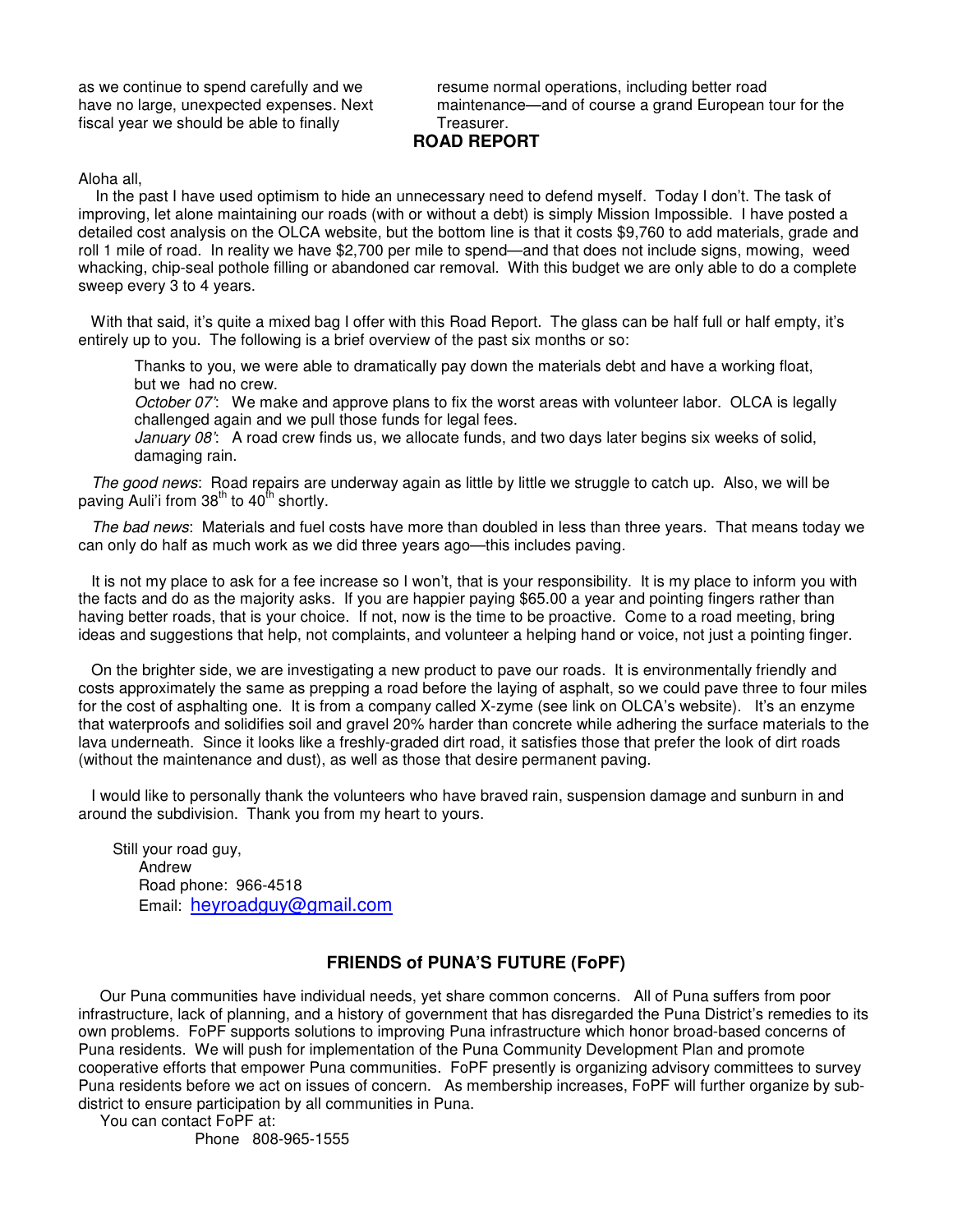E-mail: friendsofpuna1@mail.com Friends of Puna's Future, P.O. Box 644, Pahoa, HI. 96778